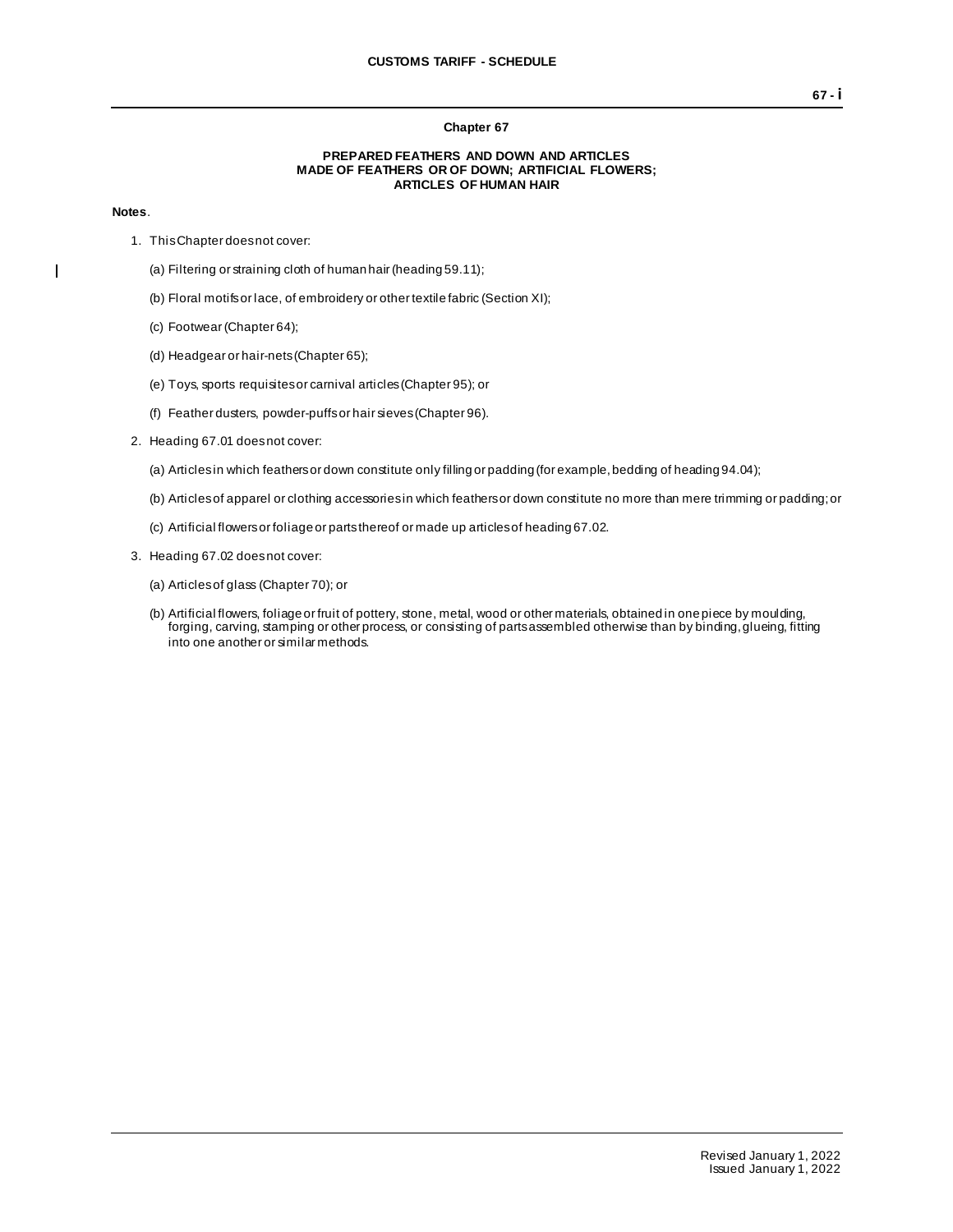## **CUSTOMS TARIFF - SCHEDULE**

| <b>Tariff</b><br>Item     | <b>SS</b> | <b>Description of Goods</b>                                                                                                                                                                | Unit of<br>Meas. | MFN<br><b>Tariff</b> | <b>Applicable</b><br><b>Preferential Tariffs</b>                                                                                  |
|---------------------------|-----------|--------------------------------------------------------------------------------------------------------------------------------------------------------------------------------------------|------------------|----------------------|-----------------------------------------------------------------------------------------------------------------------------------|
| 6701.00                   |           | Skins and other parts of birds with their feathers or down, feathers, parts<br>of feathers, down and articles thereof (other than goods of<br>heading 05.05 and worked quills and scapes). |                  |                      |                                                                                                                                   |
|                           |           | 6701.00.10 00 - - - Articles of feathers or down                                                                                                                                           |                  | 4.5%                 | CCCT, LDCT, UST,<br>MXT, CIAT, CT, CRT, IT,<br>NT, SLT, PT, COLT, JT,<br>PAT, HNT, KRT, CEUT,<br>UAT, CPTPT, UKT: Free<br>GPT: 3% |
| 6701.00.90 00 - - - Other |           |                                                                                                                                                                                            |                  | 4.5%                 | CCCT, LDCT, UST,<br>MXT, CIAT, CT, CRT, IT,<br>NT, SLT, PT, COLT, JT,<br>PAT, HNT, KRT, CEUT,<br>UAT, CPTPT, UKT: Free<br>GPT: 3% |
| 67.02                     |           | Artificial flowers, foliage and fruit and parts thereof; articles made of<br>artificial flowers, foliage or fruit.                                                                         |                  |                      |                                                                                                                                   |
|                           |           | 6702.10.00 00 -Of plastics                                                                                                                                                                 |                  | 5%                   | CCCT, LDCT, UST,<br>MXT, CIAT, CT, CRT, IT,<br>NT, SLT, PT, COLT, JT,<br>PAT, HNT, KRT, CEUT,<br>UAT, CPTPT, UKT: Free<br>GPT: 5% |
| 6702.90                   |           | -Of other materials                                                                                                                                                                        |                  |                      |                                                                                                                                   |
|                           |           | 6702.90.10 00 - - - Parts, of polyester or silk yarns or fabrics, whether or not with wire stems,<br>for use in the manufacture of artificial flowers, trees or other plants               |                  | Free                 | CCCT, LDCT, GPT, UST,<br>MXT, CIAT, CT, CRT, IT,<br>NT, SLT, PT, COLT, JT,<br>PAT, HNT, KRT, CEUT,<br>UAT, CPTPT, UKT: Free       |
| 6702.90.90 00 - - - Other |           |                                                                                                                                                                                            |                  | 6.5%                 | CCCT, LDCT, UST,<br>MXT, CIAT, CT, CRT, IT,<br>NT, SLT, PT, COLT, JT,<br>PAT, HNT, KRT, CEUT,<br>UAT, CPTPT, UKT: Free<br>GPT: 5% |
|                           |           | 6703.00.00 00 Human hair, dressed, thinned, bleached or otherwise worked; wool or<br>other animal hair or other textile materials, prepared for use in making<br>wigs or the like.         |                  | Free                 | CCCT, LDCT, GPT, UST,<br>MXT, CIAT, CT, CRT, IT,<br>NT, SLT, PT, COLT, JT,<br>PAT, HNT, KRT, CEUT,<br>UAT, CPTPT, UKT: Free       |
| 67.04                     |           | Wigs, false beards, eyebrows and eyelashes, switches and the like, of<br>human or animal hair or of textile materials; articles of human hair not<br>elsewhere specified or included.      |                  |                      |                                                                                                                                   |
|                           |           | -Of synthetic textile materials:                                                                                                                                                           |                  |                      |                                                                                                                                   |